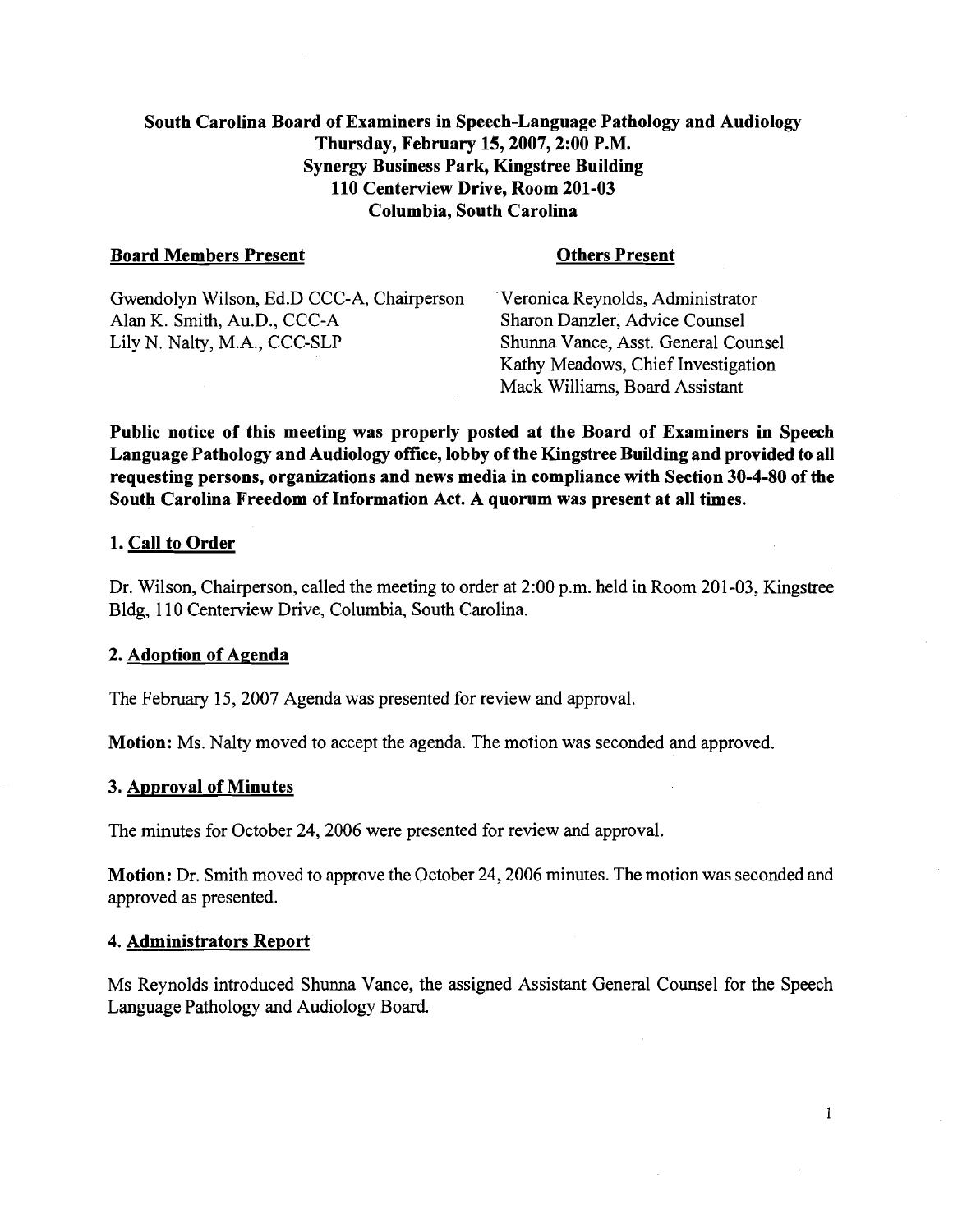#### **5. Disciplinarv Cases**

Ms. Meadows, Chief Investigator from Office of Investigations and Enforcement presented disciplinary cases to the Board.

**Complaint 2004-1: Motion:** In open session, Dr. Smith made a motion to dismiss the case. The motion was seconded and approved.

**Complaint 2005-2: Motion:** In open session, Dr. Smith made a motion to dismiss the case. The motion was seconded and approved.

**Complaint 2005-11: Motion:** In open session, Dr. Smith made a motion to dismiss the case. The motion was seconded and approved.

**Complaint 2006-2: Motion:** In open session, Dr. Smith made a motion to issue a formal complaint. The motion was seconded and approved.

**Complaint 2006-5: Motion:** In open session, Dr. Smith made a motion to issue a formal complaint. The motion was seconded and approved.

**Complaint 2006-3: Motion:** In open session, Ms. Nalty made a motion to issue a letter of caution. The motion was seconded and approved. The Board's Chair signed the Letter of Caution.

**Complaint 2006-6: Motion:** In open session, Ms. Nalty made a motion to issue a letter of caution. The motion was seconded and approved. The Board's Chair signed the Letter of Caution.

# **6. New Business**

# **Application Hearings**

# **1. Reinstatement of lapsed license**

**a. Elizabeth Leadbitter:** Ms. Leadbitter did not make a personal appearance before the Board. Ms. Leadbitter held a license in South Carolina that lapsed on March 31, 2002.

**Motion:** In open session, Dr. Smith made a motion to reinstate the license. The motion was seconded and approved.

# **2. Reinstatement of Lapsed Intern License**

a. **Donnareakica** T. **Holder:** Ms. Holder was notified to appear before the Board but failed to make an appearance.

**Motion:** In open session, Ms. Nalty made a motion disapprove the application until the applicant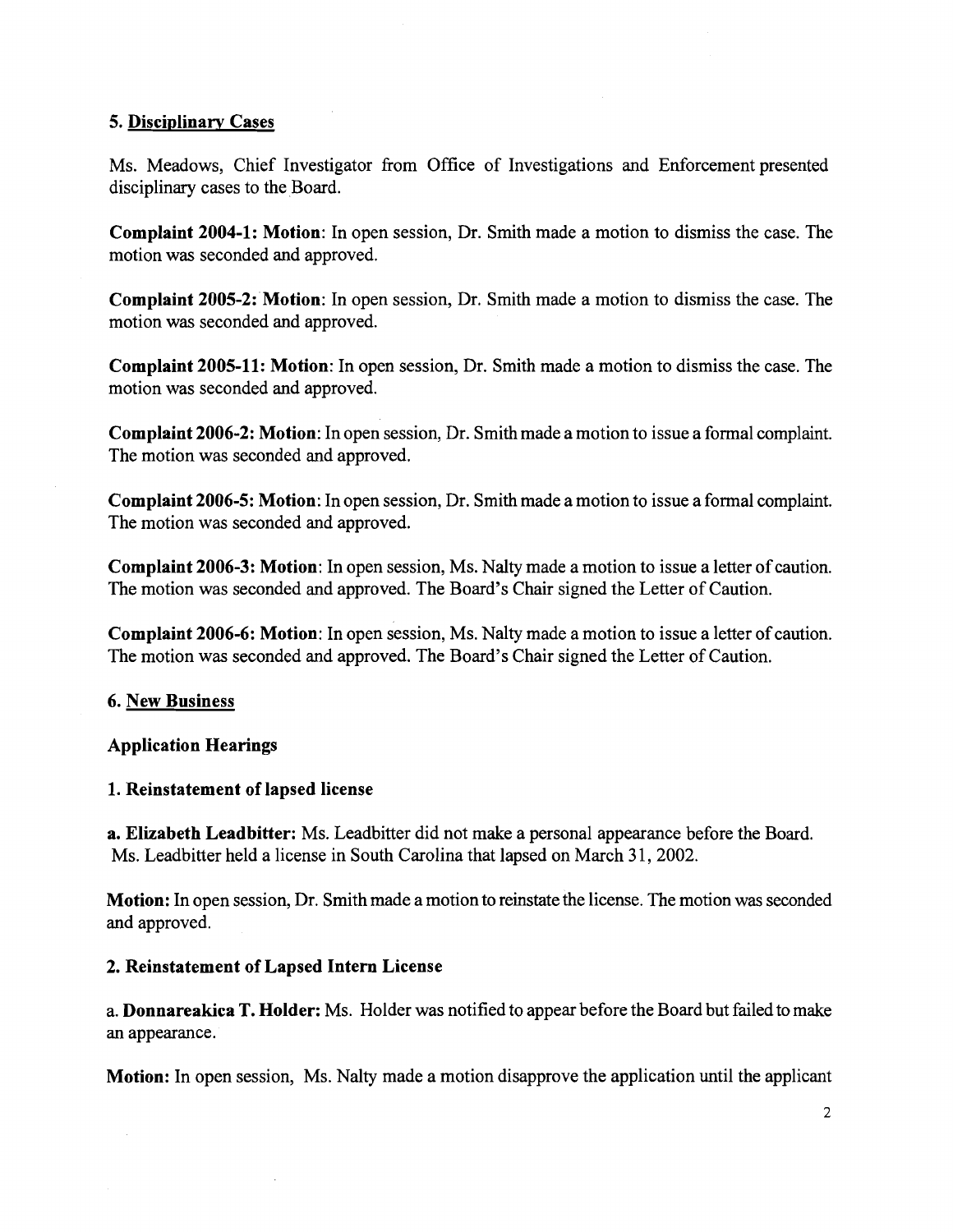makes a personal appearance before the Board. The motion was seconded and approved.

#### **3. Review of CEU's for Reinstatement of License**

**a. Grace 0. Williams:** Ms. Williams did not make a personal appearance before the Board. Ms Williams is requesting the Board reactivate her license based on the CEU's she submitted to the Board.

**Motion:** In open session, Dr. Smith made the motion to reactivate the license of Ms. Williams to an active status pending the receipt of authencity of the CEU's submitted titled "*Emergent Early Literacy for Students with Deaf-Blindness and Other Significant Disabilities*" and the "13<sup>th</sup> *Annual Assistive Technology Expo.* The motion was seconded and approved.

**b. Jill G. Robinson:** Ms. Robinson did not make a personal appearance before the Board. Ms Robinson is requesting the Board reactivate her license based on Continuing Education Units (CEU's) she submitted to the Board.

**Motion:** In open session, Dr.Smith made the motion to accept the CEU's. The motion was seconded and approved.

**4. Review Continuing Education Request for Approval a. Dr. Lesly Wilson:** Dr. Wilson did not make a personal approval of the program course titled "Soutl 2007" for .4 hours of continuing education credit. **a. Dr. Lesly Wilson:** Dr. Wilson did not make apersonal appearance before the Board. Dr. Wilson requested Board approval of the program course titled "South Carolina Assistive Technology Expo

**Motion:** In open session Dr. Smith made a motion to approve .4 CEU's for the course titled **"South Carolina Assistive Technology Expo 2007".** The motion was seconded and approved.

#### **b. Kristi Albers:**

Ms. Albers, Continuing Education Coordinator for Audiology Online did not make a personal appearance before the Board. Ms Albers made a request the Board give a definition or explanation of independent study courses offered by American Speech Language Hearing Association (ASHA) and American Academy of Audiology **(AAA).** In, addition, Ms. Albers request the Board consider live interactive E-Seminar courses that are offered by her organization as self study. The Board position is it would approve all independent study coursework and live Inter active E-Seminars if the courses are approved through ASHA or **AAA.** 

#### **c. Carol M. Vaudrey**

Ms. Vaudrey did not make a personal appearance before the Board. Ms Vaudrey made a request to use her Clinical supervised hours received during her Audiology internship prior to graduating from school to renew her license.

**Motion:** In open session, Dr. Smith made a motion to requested Dr. Vaudrey submit to the Board a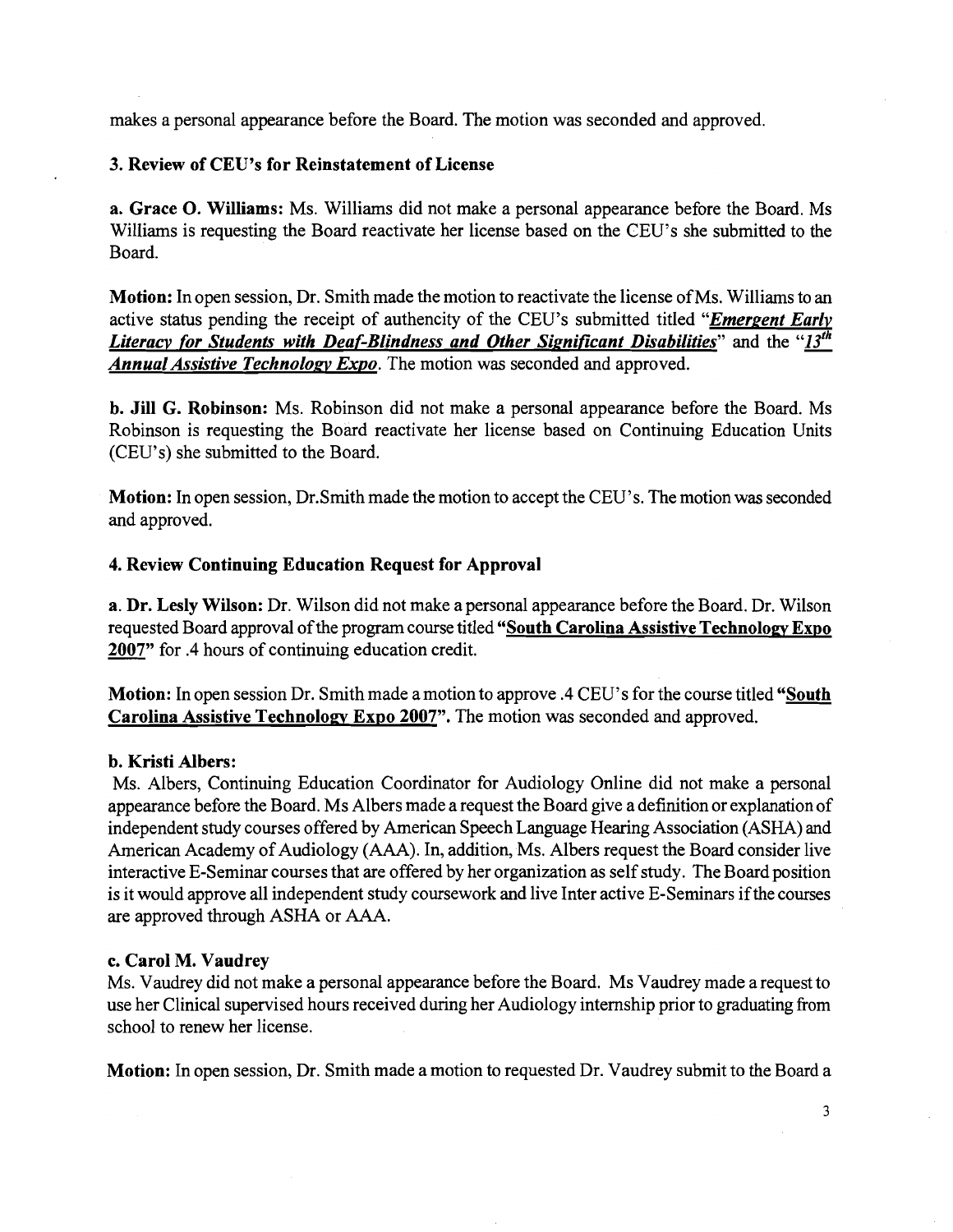transcript indicating the conferring of her Ph.D. Once the transcript has been received the Board will re-review and a decision would be made at that time. The motion was seconded and approved.

#### **5. Review of State Ethics Commission Forms**

Ms. Reynolds reminded the Board to complete the ethic forms with their taxes prior to the deadline of April 15,2007. She stated the failure to file prior to the April 15 deadline could result in possible fines up to a \$100.00 per day.

# **7. Unfinished Business**

#### **1. Review the Board polices for Ratification.**

**Motion:** In open session, Ms. Nalty made a motion to accept the Board amended disciplinary policy as corrected and update on the Board's website. The motion was seconded and approved.

#### **2. Update of South Carolina Hearing Association (SCSHA) Conference**

Dr. Wilson gave an update on the (SCSHA) Conference she attended that was held in Hilton Head, SC February 7 - 9,2007. Dr. Wilson stated there was an estimated attendance of nine hundred (900) at the SCSHA Conference. Dr. Wilson served on the Executive Board as the liaison for the South Carolina Board of Examiners in Speech Language Pathology and Audiology. Dr Wilson briefly discussed Board issues that would help licensing constituents in South Carolina. She stated to the conference attendees that the South Carolina Board of Examiners in Speech Language Pathology and Audiolgy were currently in renewals. She also made them aware the Board would beconducting a continuing education audits. If selected licensees would need to provide evidence of their continuing education units to the Board and the Board had mailed out over two thousand (2000) renewal notifications. However, approximately three hundred (300) had been returned for incorrect addresses. Dr. Wilson stated new applicants are able to view their application status online and encouraged applicants and the licensees to use the online features and update their information as it became necessary. Topics discussed at the conference were *"Ouantifvinp what vou do as a Speech Pathologist"* or *Audiologist*" so that you will be able to better explain what it is that you do on a day to day basis as well as communicate with others outside of the profession. Another topic discussed was *"Block Speech Therapv",* which basically limits the time a Speech Pathologist would spend with one patient. David Denton, American Speech and Hearing Association (ASHA) Director of Ethics Division was also a speaker.

# **3. Update of South Carolina Academy of Audiology (SCAA) Conference**

Dr. Smith attended the South Carolina Academy of Audiology (SCAA) Conference held January 1 1 - 13, 2007 in Columbia, SC. Dr. Smith briefed the Board on issues that were discussed at the conference. One (1) of the key issues discussed was getting Audiologists involved on the political level by acquainting themselves with their local representatives and expressing views on issues that